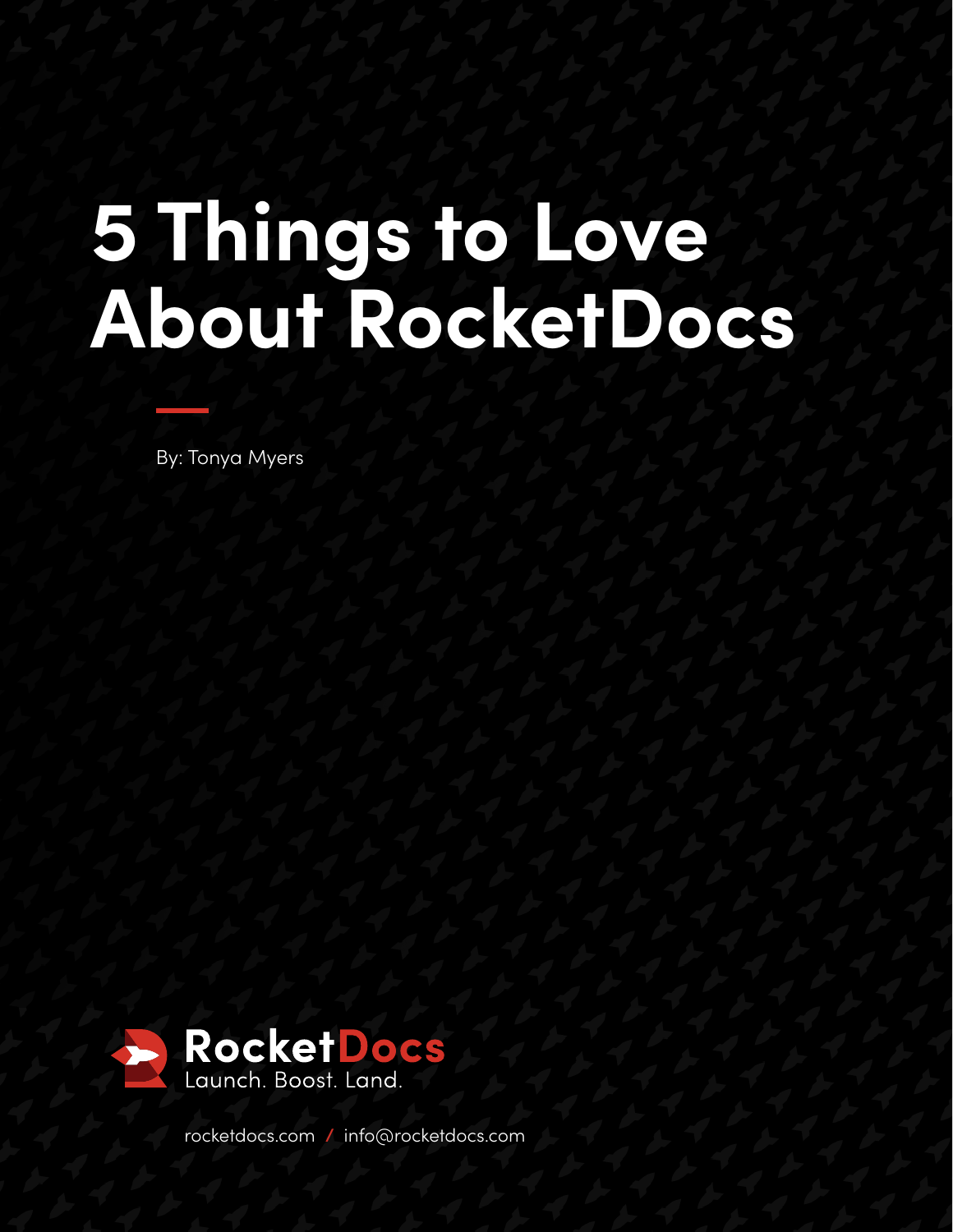Tonya Myers, new Customer Success Manager and former RocketDocs customer, shares her five favorite things about RocketDocs 2.0.

Having been a ResponseFull user for more than seven years, I love the fresh, modern design of RocketDocs 2.0. At its core, RocketDocs is focused on helping you build a robust content library and giving you the tools to ensure that content is accurate and compliant at all times. Ultimately, the goal is to expand the tool kit that leverages this extensive wealth of knowledge in new and innovate ways. To that point, here are some cool things that you can do today with your RocketDocs 2.0 response management platform!

One of my favorite features in the new RocketDocs 2.0 platforms is the ability to expand the universe of users who can access the platform. Your content database contains a wealth of information that you've worked hard to accumulate and maintain, so why not share all that company knowledge with others?. Through a variety of license types and flexible permissions, you can grant varying levels of library visibility and accessibility. Not only will this foster company-wide collaboration with your various proposal contributors, but it also allows quick, self-serve access to the knowledge base for your sales, or compliance teams, for example. Not only does this help minimize ad-hoc library lookup requests, but it also means others can locate the information they need when they need it. **1**

Similarly, my next favorite feature is the use of multiple libraries. Your content library can be segmented by region, strategy, line of business, etc. This could serve multiple purposes. For example, you may have multiple proposal teams with their own unique databases. Or you may have writers in various locations who only need access to content for their region. The less obvious advantage to a multi-library structure is that you can offer the use of the platform to other business units. Here are some groups that may benefit from a content library of their own in RocketDocs:

- Compliance and Legal
- Human Resources
- Communications
- Technology
- Security

**2**

You could also set up libraries based on content themes: biographies, organizational charts, thought leadership, disclosures, etc. All libraries are permission-based, and permissions are easy to manage.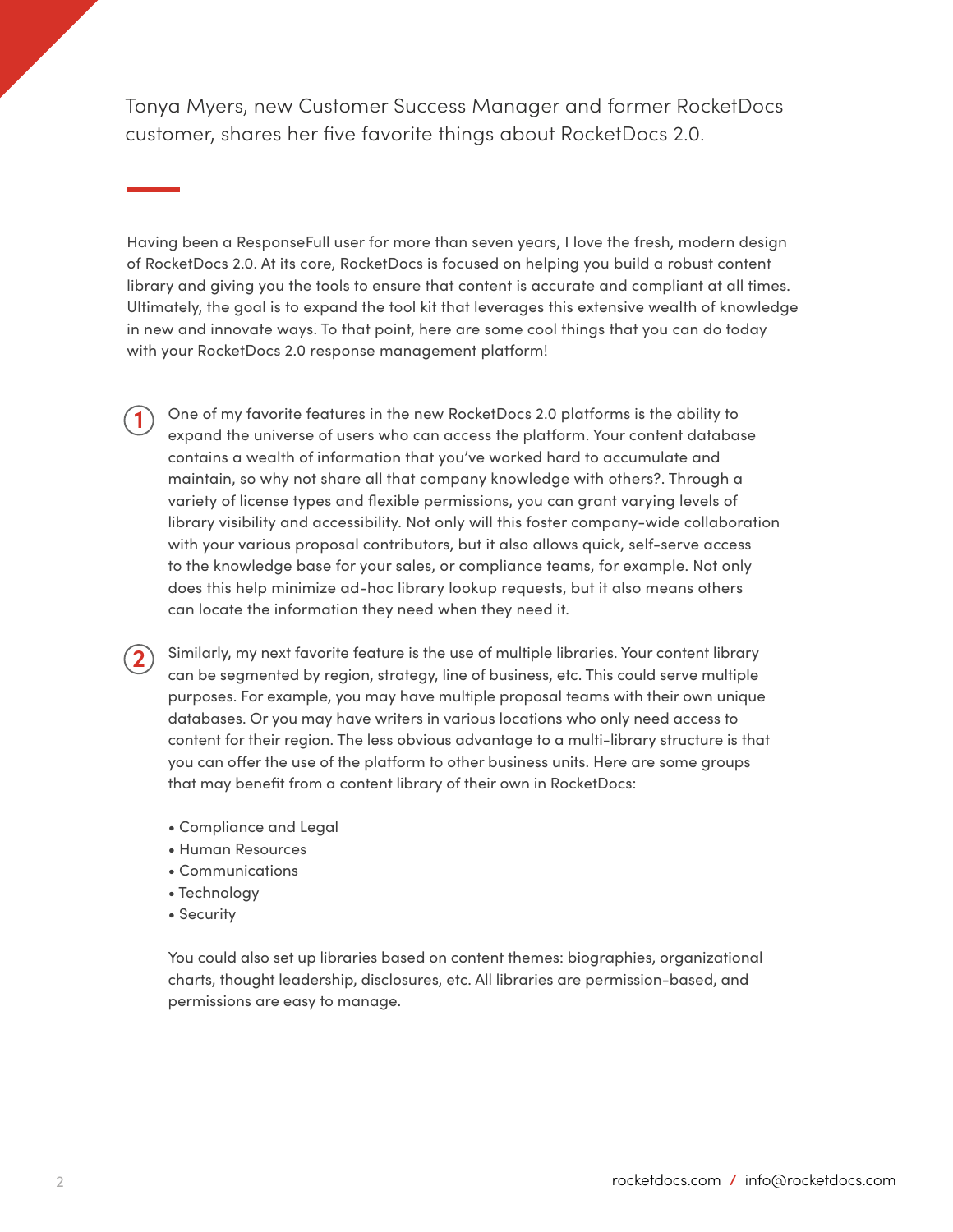My third favorite feature in RocketDocs 2.0 is RapidDocs<sup>™</sup>, our sales enablement tool. This tool offers unlimited possibilities for building dynamic templates that leverage your content library and branded templates. Pick your template, fill in a few customization fields, answer a few questions, and you've assembled relevant content into a fully branded document within seconds. While this tool was designed for auto-generating on-the-fly materials such as company overviews, statements of work, order forms, fee proposals, and so on, it has unlimited potential to be repurposed in countless ways. Every time we show RapidDocs, someone comes up with an innovative new way to utilize it for a unique purpose. Here are just a few ideas of what you could assemble using RapidDocs:

- Biographies and/or Organizational Charts
- Internal and/or External FAQs
- Standard RFIs

**3**

**4**

**5**

- Benefits Overviews
- Insurance Plan Reviews
- Template Builder

Number four on my list is such a major time saver! You know those recurring client questionnaires that you get every year, or every quarter? Some of them can be quite extensive, but generally they're the same questions every time. Using the RocketDocs refresh functionality, one click of a button can refresh the questionnaire with the latest and greatest answers… so you don't have to start from scratch every time! Your recurring questionnaires can quickly be updated, minimizing duplicative work, reducing response times, and exceeding client expectations.

In addition, RocketDocs helps you track these recurring questionnaires so you can anticipate what's coming and plan resources accordingly.

Last, but not least…the final feature I'd like to highlight is customizable workflows. Workflows ensure that the correct people view, contribute, and approve content and projects. An unlimited number of workflows can be created, conforming to your existing processes for different document and content types. In other words, workflows can be as simple as a one-step process to create and approve, or a multi-step sequential process such as 1) draft, 2) advisor review, 3) compliance review, and 4) final approval. Workflows are simple to set up and easy to use. Plus, with workflow automation, each step is tracked within the system, so the project lead doesn't have to micro-manage each step of the review cycle.

We're excited for you to join us on the RocketDocs 2.0 platform and to continue to innovate new ideas and functionalities with you!